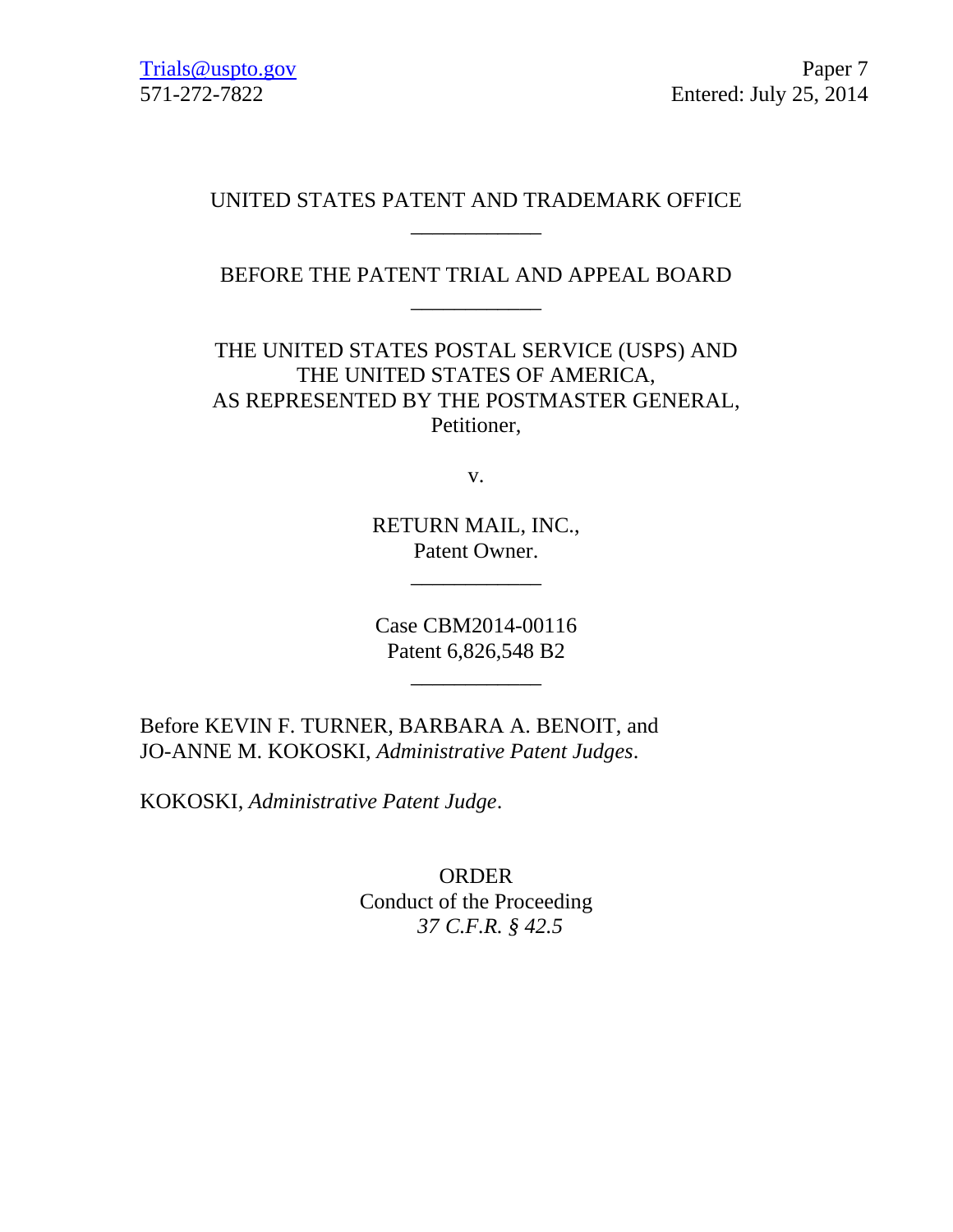## Case CBM2014-00116 Patent 6,826,548 B2

 $\overline{a}$ 

A conference call in the above proceeding was held on July 24, 2014, between respective counsel for Petitioner and Patent Owner, and Judges Turner, Benoit, and Kokoski. A court reporter was present on the call, and a transcript will be filed by Petitioner as an exhibit in this proceeding in due course.<sup>1</sup> Petitioner initiated the conference call to seek authorization to file a five page supplemental brief addressing the Supreme Court's recent decision in *Alice Corp. Pty, Ltd. v. CLS Bank Int'l*, No. 13- 298, 2014 WL 2765283 (June 19, 2014).

Petitioner filed the petition in this case on April 15, 2014, two months prior to the Supreme Court's *Alice* decision. Paper 2 ("Petition"). The Petition includes a ground of unpatentability based upon 35 U.S.C. § 101. Pet. 17-27. According to Petitioner, Patent Owner relies on *Alice* in the Preliminary Response to criticize Petitioner's analyses under 35 U.S.C. § 101, and to support Patent Owner's argument that the patent claims at issue recite patent-eligible subject matter. *See* Prelim. Resp. 22-36. Petitioner requested supplemental briefing in order to address Patent Owner's arguments based on the *Alice* decision.

Patent Owner objected to Petitioner's request, arguing that the Board does not have authority to authorize supplemental briefing before a proceeding is instituted. Patent Owner further stated that the *Alice* decision is a restatement of holdings in other cases, and because the arguments in the Petition address those previous cases, supplemental briefing is not appropriate. Patent Owner requested, however, that if Petitioner is

 $<sup>1</sup>$  This order summarizes the statements made during the conference call.</sup> A more detailed record may be found in the transcript.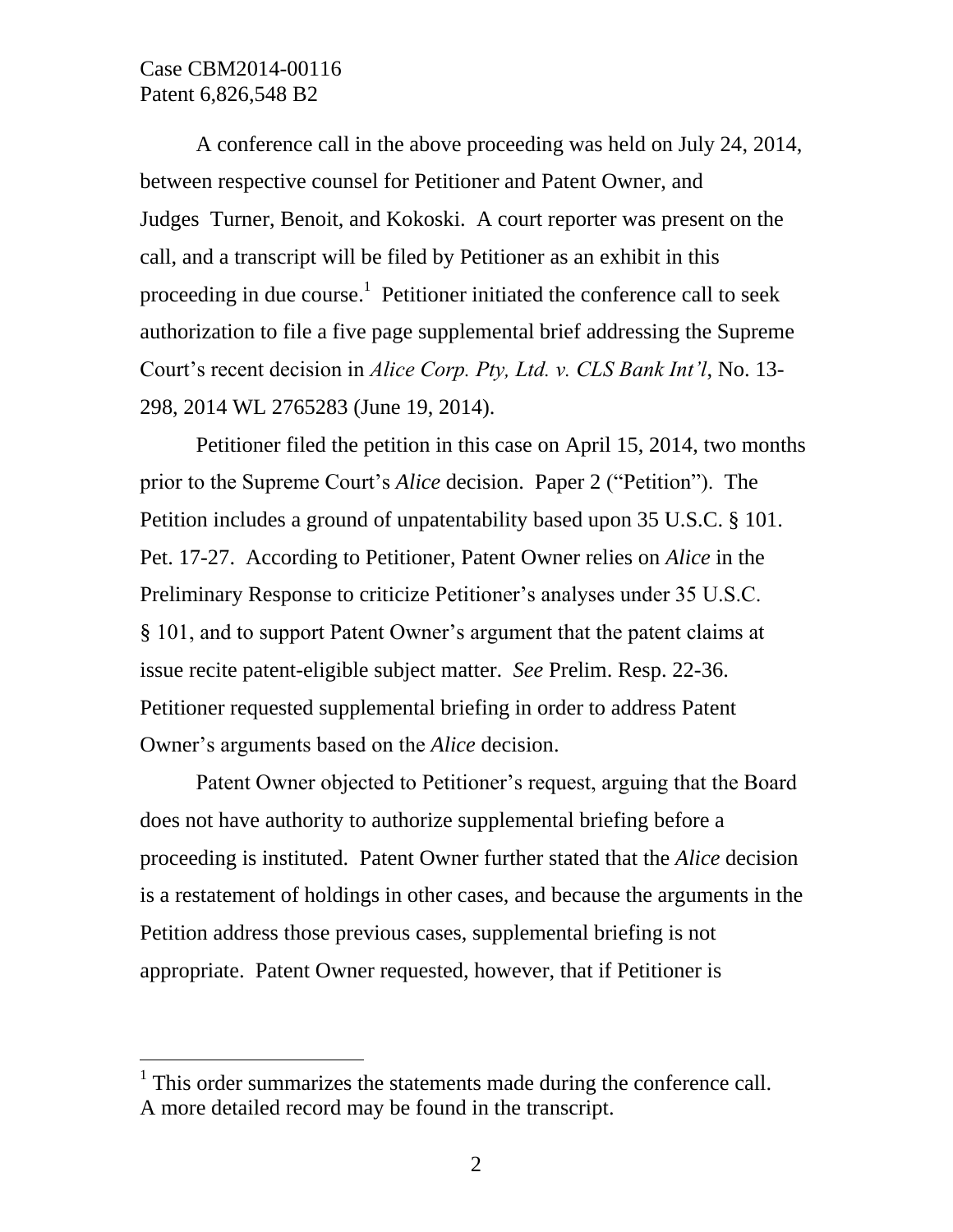authorized to file a supplemental response, Patent Owner be allowed to file a sur-reply.

Based on the circumstances of this case, we authorize Petitioner to file a five page supplemental response, limited to responding to Patent Owner's arguments, based on the *Alice* decision, with respect to Petitioner's asserted ground of unpatentability under 35 U.S.C. § 101. Patent Owner is authorized to file a three page sur-reply to address Petitioner's supplemental response, optionally addressing whether we should consider the supplemental response in determining whether to institute a trial based on the Petition.

Accordingly, it is

ORDERED that Petitioner is authorized to file a supplemental response of no more than five pages no later than one week after the date of this Order;

FURTHER ORDERED that Petitioner's supplemental response shall be limited to addressing Patent Owner's arguments, based on the *Alice*  decision, with respect to Petitioner's asserted ground of unpatentability under 35 U.S.C. § 101; and

FURTHER ORDERED the Patent Owner is authorized to file a surreply to Petitioner's supplemental response of no more than three pages no later than one week after the Petitioner's filing of the supplemental response.

3